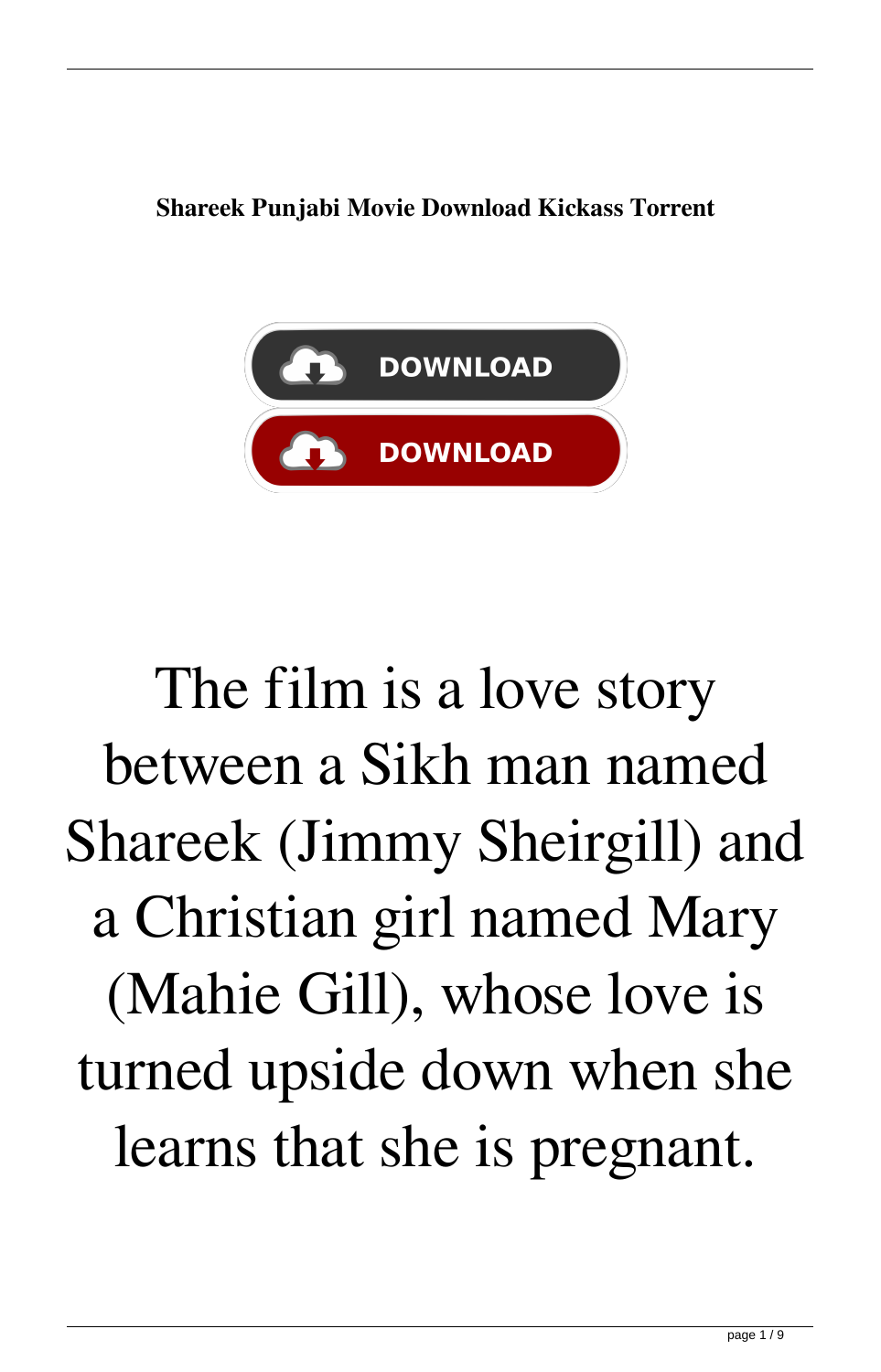The film also stars Guggu Gill and Simar Gill as her parents. The film was released on 24 March 2015. Premise The film is about a Sikh man Shareek, who is madly in love with a Christian girl Mary who comes from a Christian family. They keep things a secret from their families till they come to know that Mary

is pregnant. The situation worsens when she gives birth to a baby boy who is accepted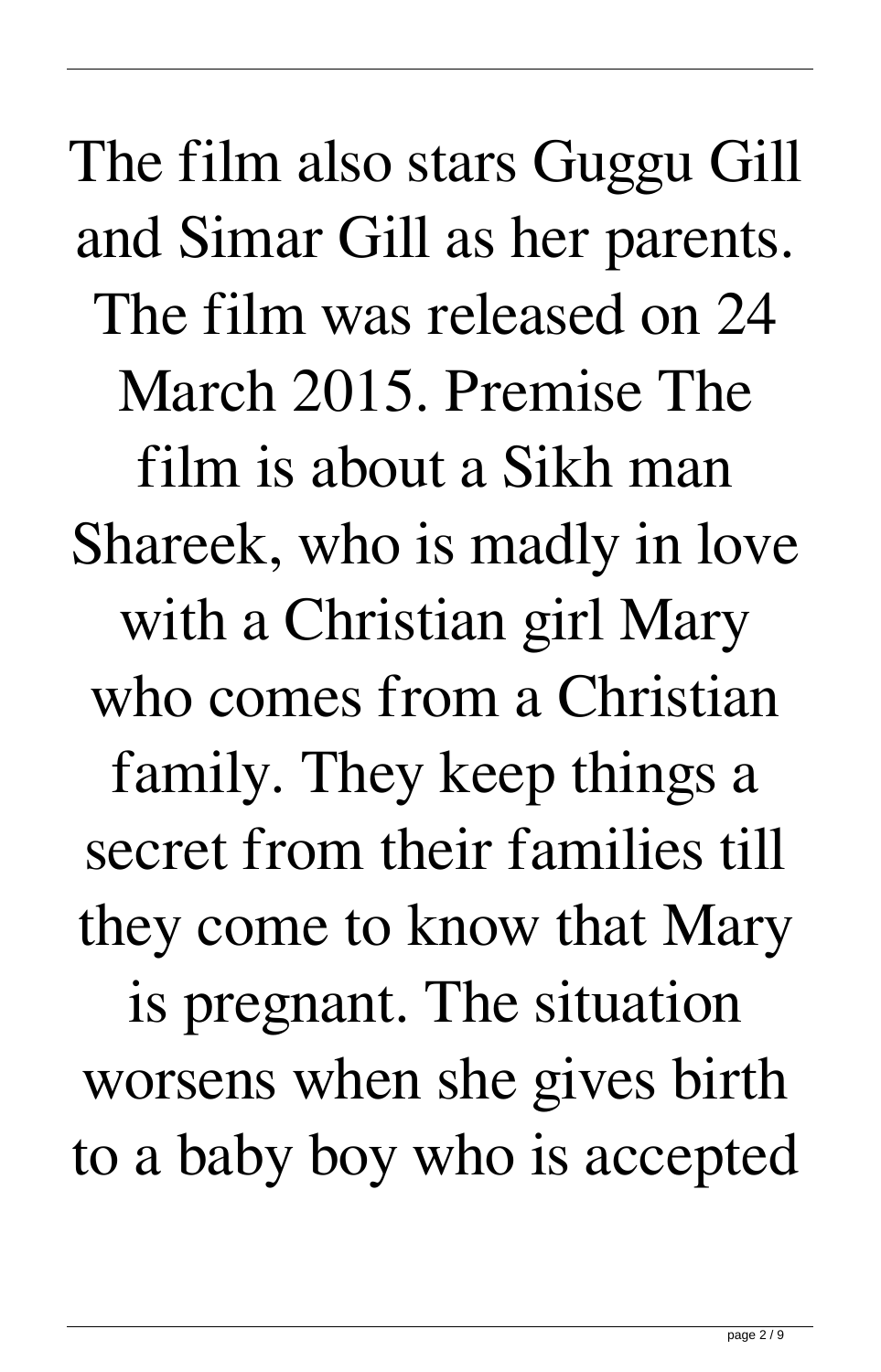by her family and not by him. He even suspects his own wife. To find out the truth of the matter, he meets Mary's family and finds that the family thinks that Shareek is the father of the baby. Cast Jimmy Sheirgill as Shareek Mahie Gill as Mary Guggu Gill as Nazir (Mary's father) Simar Gill as Nazir's Wife (née Kochar) Production The film was shot in London, UK. After shooting was completed,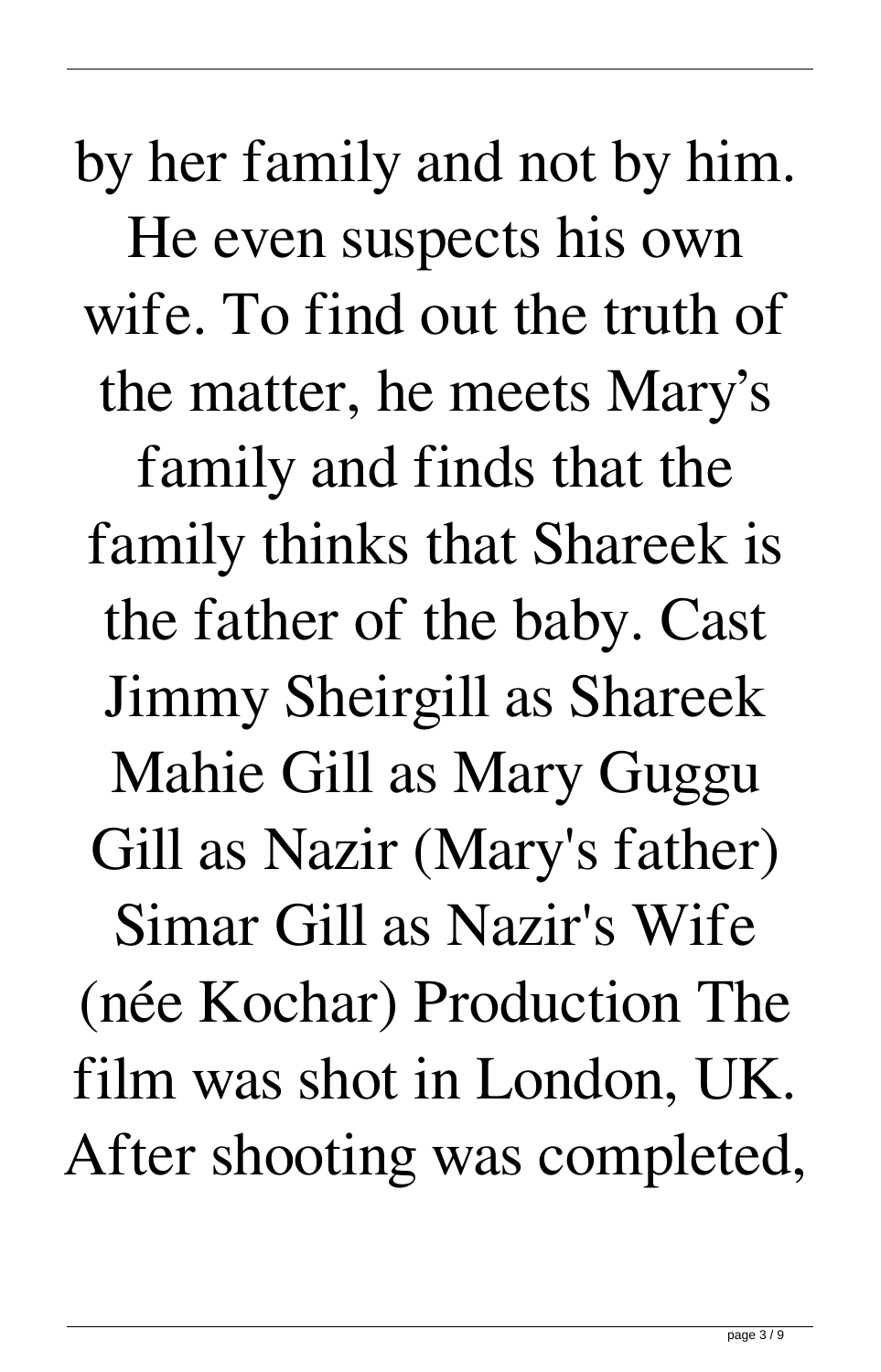the film was released in UK, Canada, and Australia. Soundtrack A soundtrack album is composed by Navaniat Singh and released under the label White Noise Music. Reception References External links Category:2015 films Category:Punjabilanguage films Category:2010s Punjabilanguage filmsArt DeCamp Arthur Edson DeCamp (April 9, 1916 – October 13, 1984)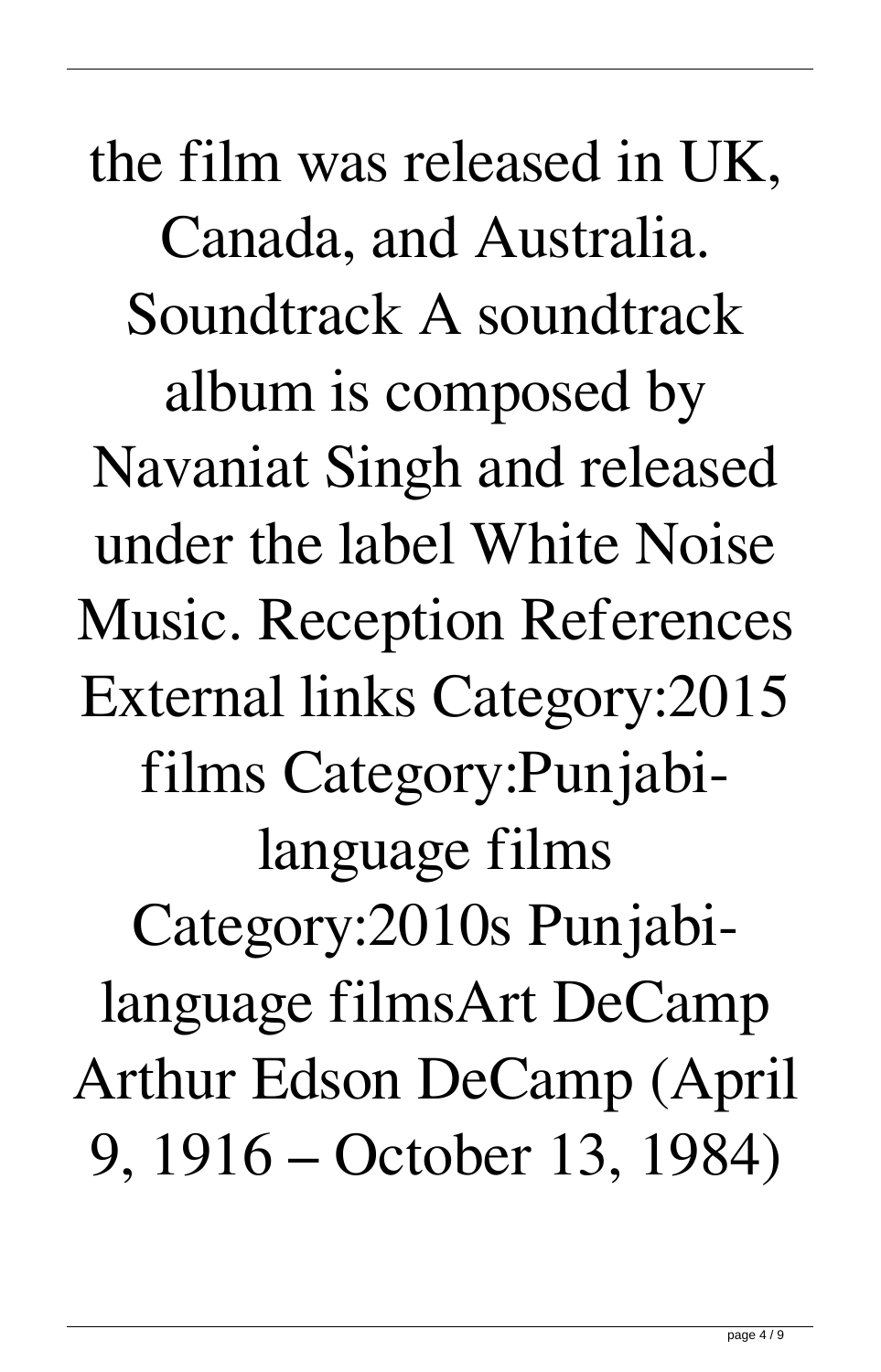was a Major League Baseball pitcher. He was born in Greenville, Ohio. In a twoseason career, DeCamp posted a 4-3 record with a 4.63 ERA in 28 games, including one start, giving up 28 earned runs on 56 hits and 35 walks while striking out 12 in 52.0 innings of work. He batted left and threw righthanded. DeCamp died at the age of 67 in Columbus, Ohio. See also 1936 Brooklyn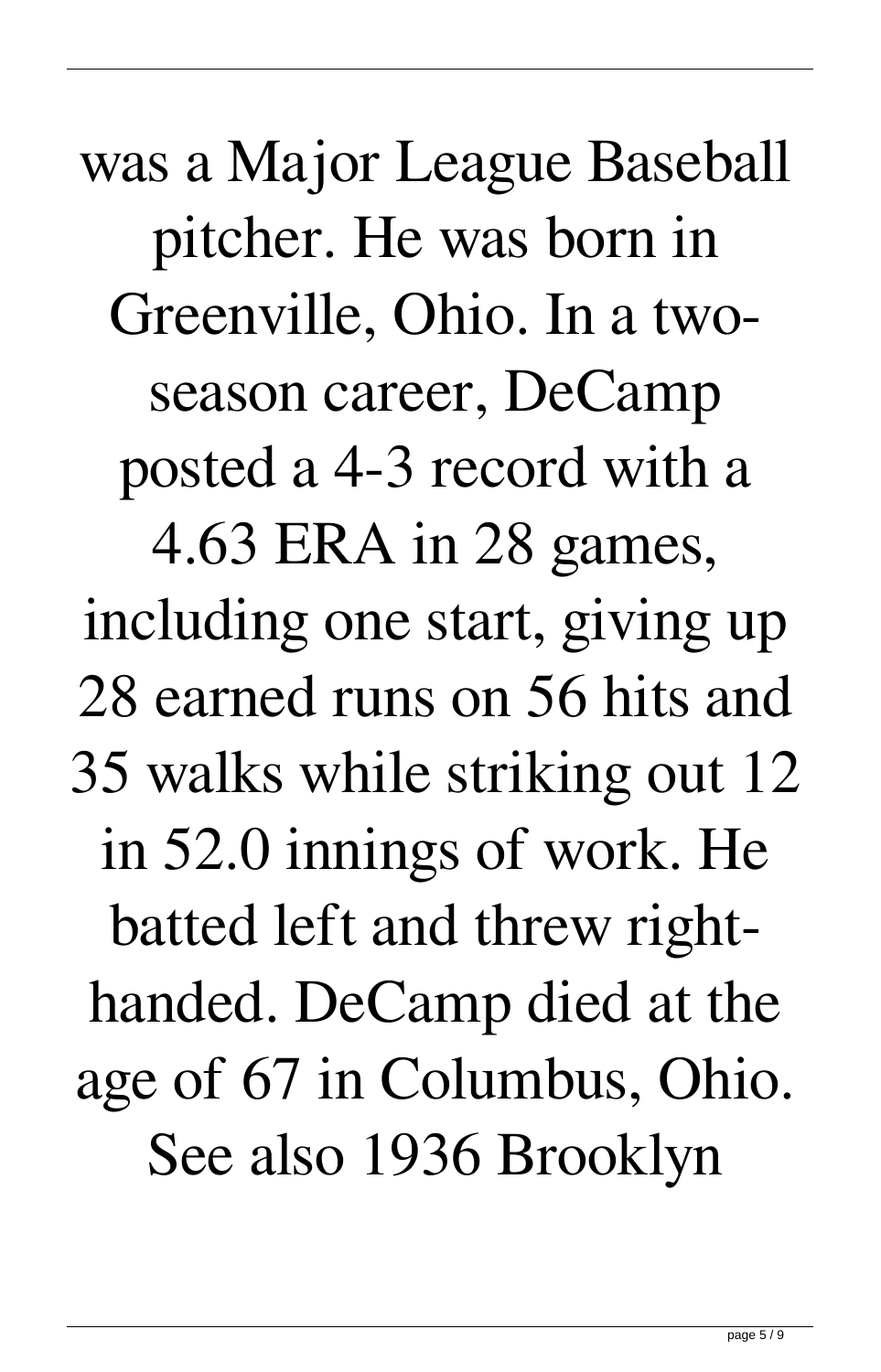Dodgers season Baseball Reference Category:1916 births Category:1984 deaths Category:Atlanta Crackers players Category:Baseball players from Ohio Category:Brooklyn Dodgers players Category:Columbus Red Birds players Category:Elmira Red Wings players

Shareek (2015) is a Punjabi drama film starring Jimmy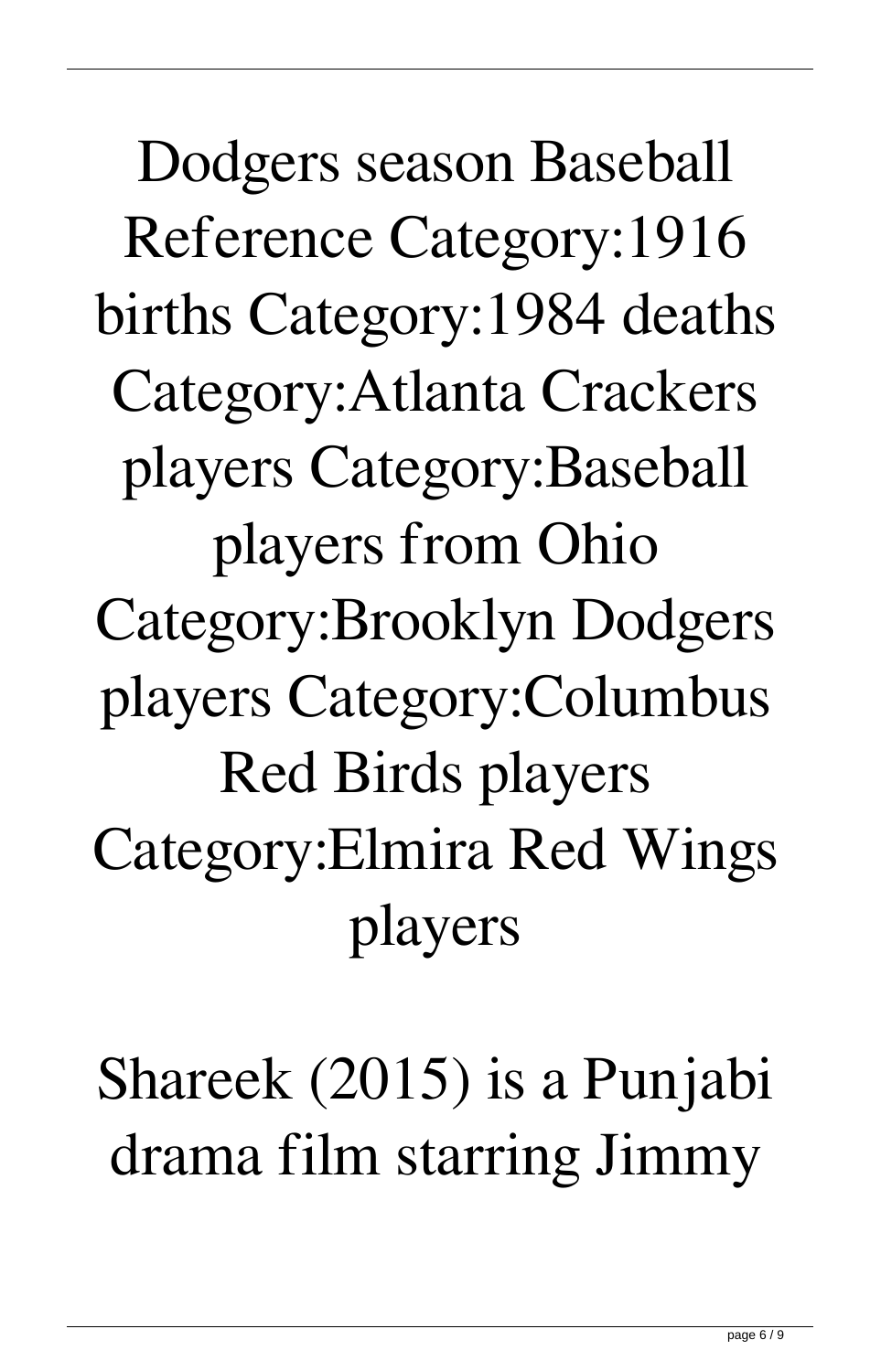Sheirgill, Mahi Gill, Simar Gill, Oshin Sai, Mukul Dev, Guggu Gill, Kuljinder Singh Sidhu. The film depicts the circumstances around the rise of the Sikh insurgency in Punjab in the 1980s and traces the transformation of a youth into a boy. The film was released in India on January 28, 2015 and then in the United Kingdom on February 14, 2015. The director of the film "Shareek" A. K.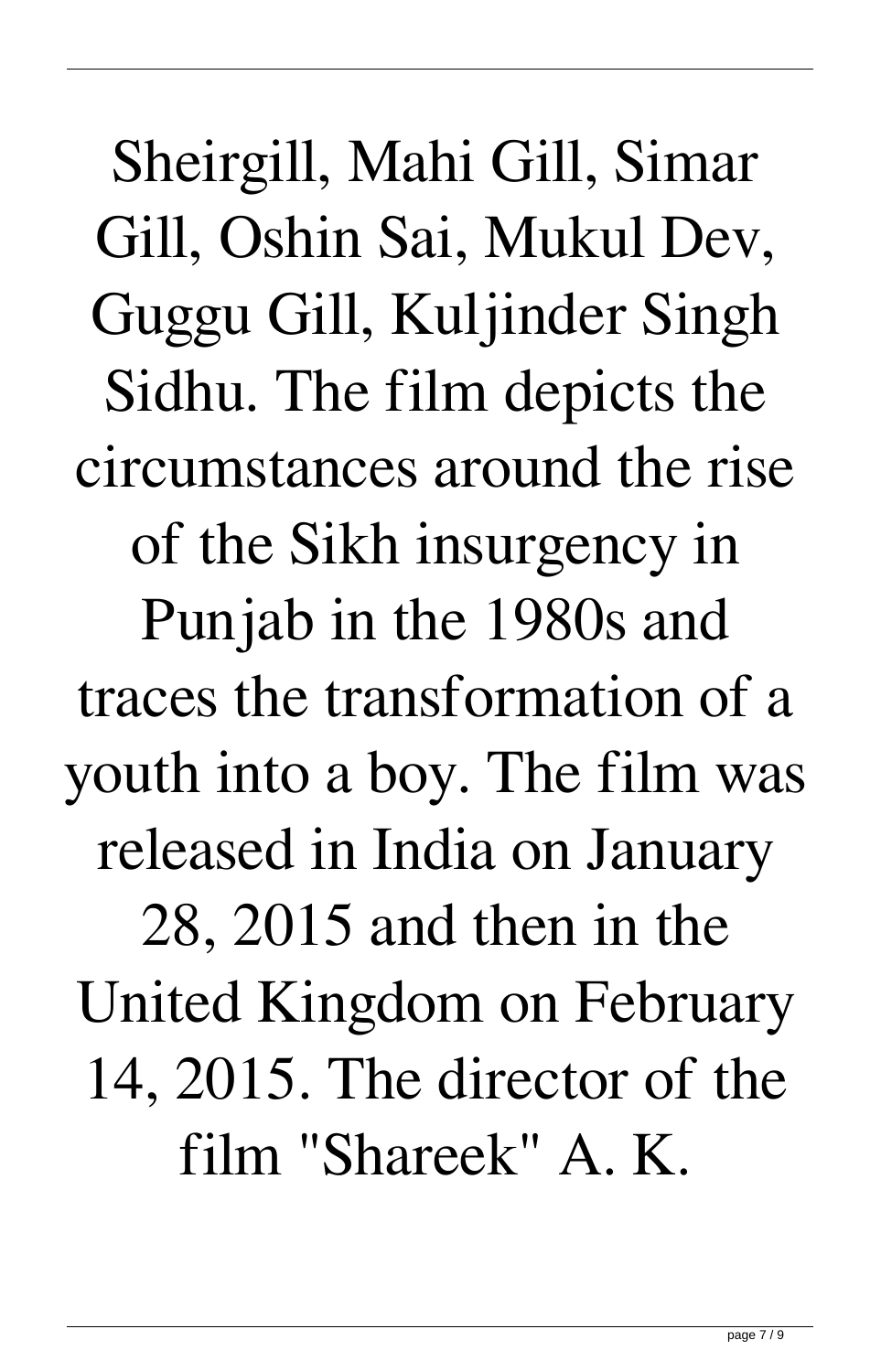Hansden. The plot of the film "Shareek" tells about a young revolutionary named Pillay, who participates in the Sikh uprising. The film is set in Punjab in the 1980s, against the backdrop of the rise of the Sikh National Sikh Rebellion and the suppression of the Sikh Rebellion by Indian forces. "Shareek" is directed by AK Handsen, who previously directed the movie fffad4f19a